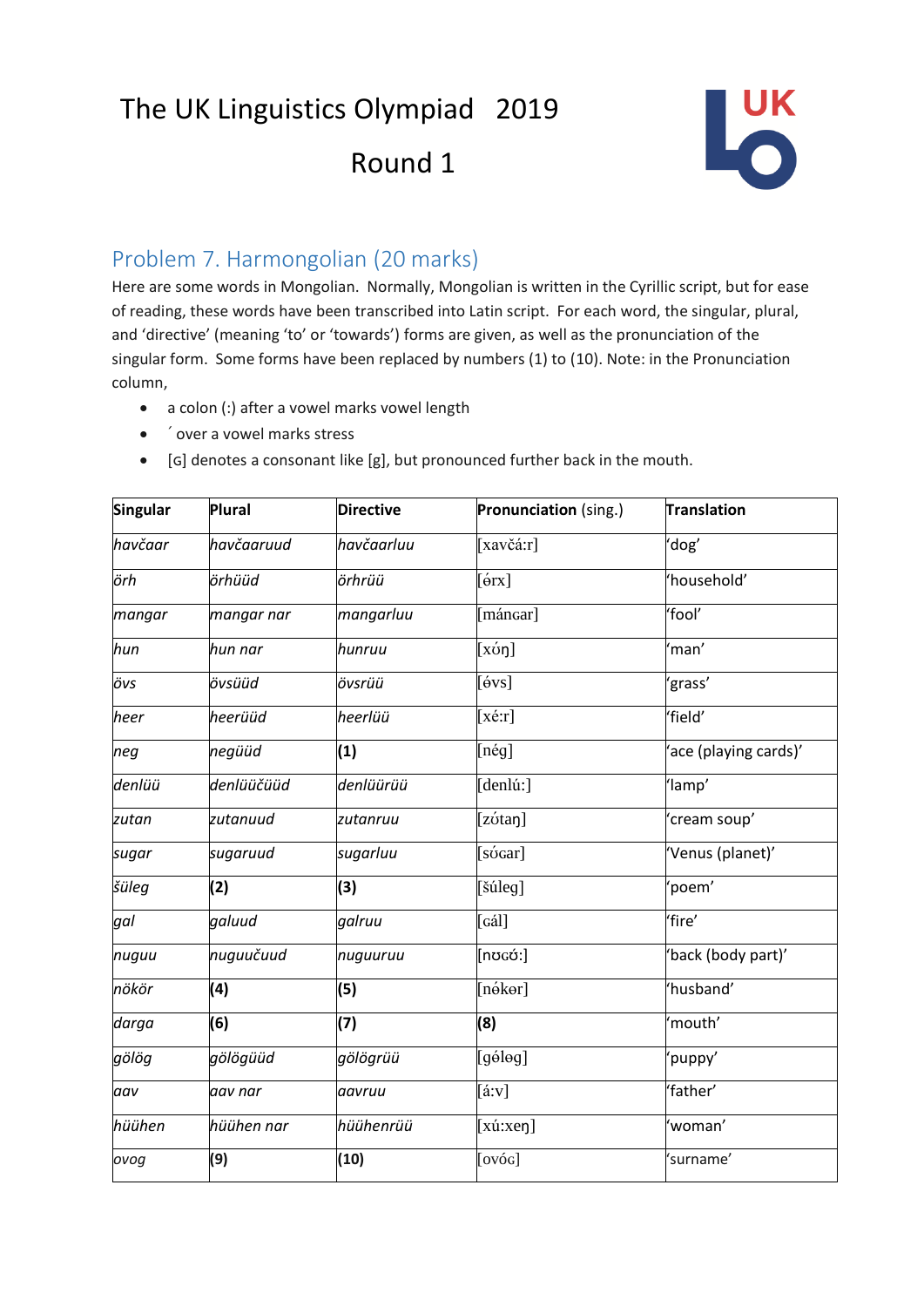## The UK Linguistics Olympiad 2019 Round 1



**Q.1.** Fill in the missing forms (1-10) in the table.

**Q.2.** One of the following Mongolian words was originally a loanword from another language: *nutag, künda, šoron, gudamž, ehner*. Which one is it? How do you know?

**Q.3.** Complete the table below.

| Q.3. | <b>Singular</b> | <b>Plural</b> | <b>Directive</b> | <b>Pronunciation</b> (sing.)   Translation |           |
|------|-----------------|---------------|------------------|--------------------------------------------|-----------|
| (a)  | haančlah        |               |                  |                                            | 'king'    |
| (b)  | gürvel          |               |                  |                                            | 'lizard'  |
| (c)  | delgüür         |               |                  |                                            | 'store'   |
| (d)  | zuun            |               |                  |                                            | 'century' |
| (e)  | čanar           |               |                  |                                            | 'quality' |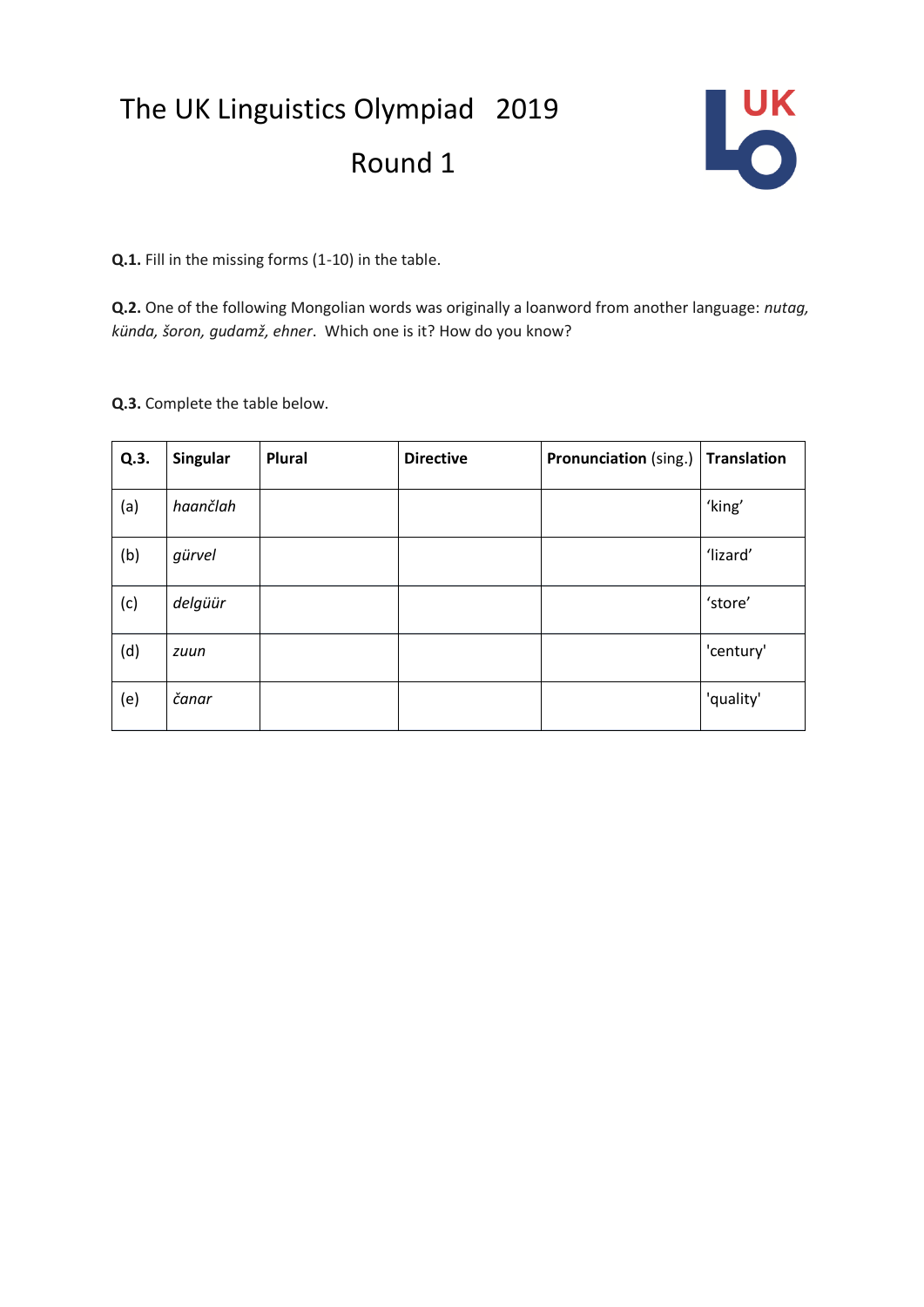## The UK Linguistics Olympiad 2019

### Round 1



#### Solution and marking.

#### Scoring (max 27)

- **Q.1**: 1 point per correct answer, no half marks (max 10)
- **Q.2**: 1 for *künda*, 1 for mentioning vowel harmony (max 2)
- **Q.3**: 1 for each correct word or pronunciation, no half marks (max 15)
	- o Accept ɑ for a in pronunciation column.
	- o Accept alternative diacritics for consonants in transcription: s~š, c~č~ĉ.
	- o Accept pronunciations without […], and uu for u:.
	- o But insist on
		- umlauts in transcription
		- accents and u vs ʊ, g vs G in pronunciation.

| Q.1. | 1) negrüü                                                                                                                | 2) šülegüüd  | 3) šülegrüü | 4) nökör nar |  |
|------|--------------------------------------------------------------------------------------------------------------------------|--------------|-------------|--------------|--|
|      | 5) nökörlüü                                                                                                              | 6) dargačuud | 7) dargaruu | 8) [dárga]   |  |
|      | 9) ovoguud                                                                                                               |              | 10) ovogruu |              |  |
| Q.2. | künda because it violates vowel harmony. (Accept equivalent explanations such as "<br>because the vowels should match".) |              |             |              |  |

Q.3.

| Singular | Plural       | <b>Directive</b> | <b>Pronunciation</b> (sing.) | <b>Translation</b> |
|----------|--------------|------------------|------------------------------|--------------------|
| haančlah | haančlah nar | haančlahruu      | $[x$ á:nč $[ax]$             | 'king'             |
| gürvel   | gürvelüüd    | gürvelrüü        | [qurvel]                     | 'lizard'           |
| delgüür  | delgüürüüd   | delgüürlüü       | [delay::r]                   | 'store'            |
| zuun     | zuunuud      | zuunruu          | $[z\acute{o}: \eta]$         | 'century'          |
| čanar    | čanaruud     | čanarluu         | [čánar]                      | 'quality'          |